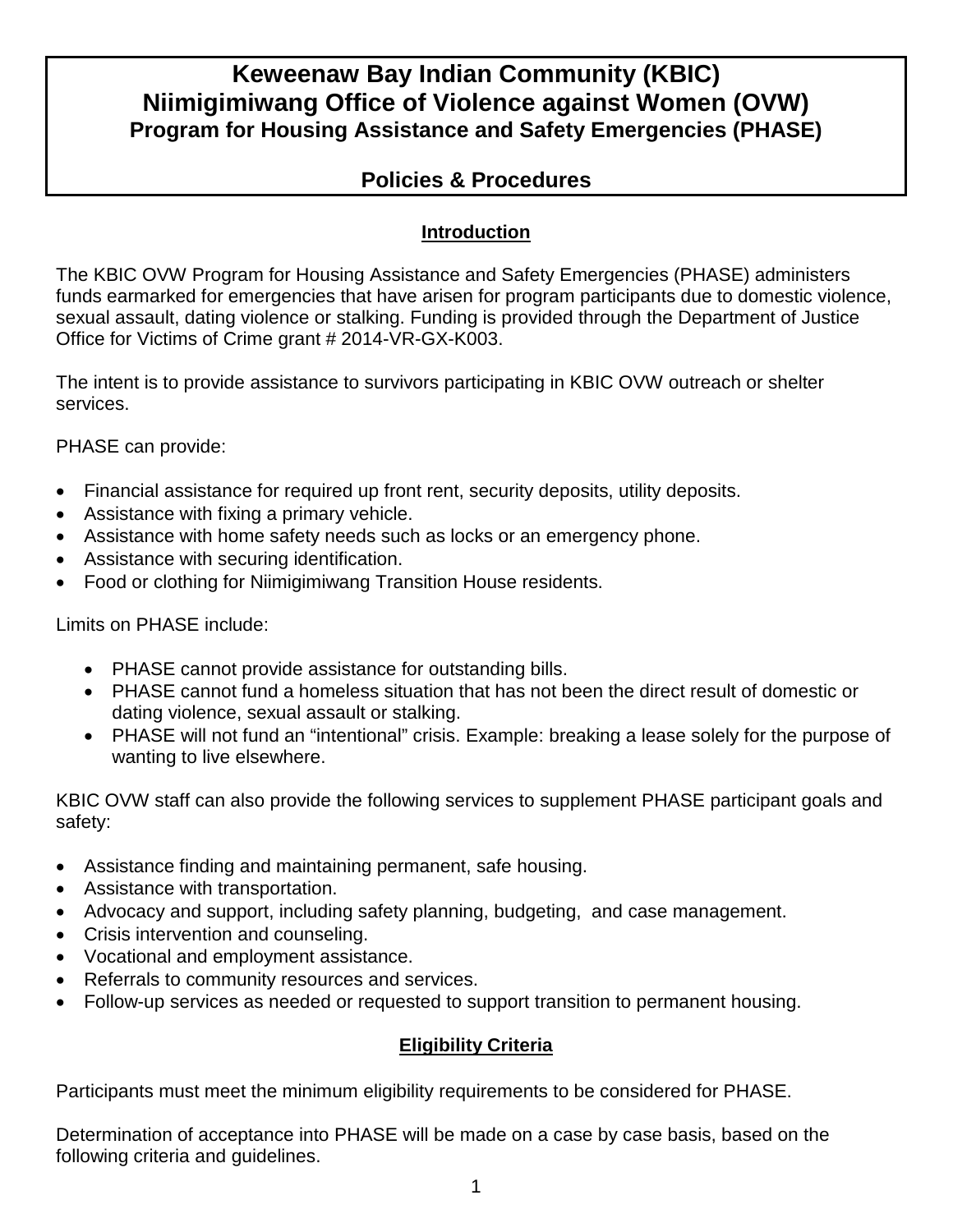- 1. Applicant is a member of the Keweenaw Bay Indian Community, descendant of the Keweenaw Bay Indian Community, OR member of a Federally-recognized tribe; AND
- 2. The need for which the applicant is applying is a direct result of domestic violence, sexual assault, dating violence and/or stalking; AND
- 3. Applicant is at least eighteen years old or a legally emancipated minor; AND
- 4. Applicant is willing to work with KBIC OVW Staff on client driven goal(s) related to the request.
- 5. Applicant will discuss safety planning with the OVW Staff.

**KBIC OVW PHASE staff recognize that applicants do not have control over the behavior of batterers or people associated with batterers. OVW staff strive to help each program participant maintain the safest life possible, and will not exclude participation or withhold assistance based on the behavior of a batterer.**

## **PHASE Services**

#### **Request for Housing Support**

- 1. Applicant must be fleeing a domestic violence situation or be in danger in current housing due to domestic or dating violence, stalking, or sexual assault, OR
- 2. Applicant meets one of the following conditions:
	- a. Is living in the home of another person because of economic hardship due to domestic violence, sexual assault, dating violence and/or stalking.
	- b. Lives in a hotel or motel due to fleeing domestic or dating violence, sexual assault, or stalking.
	- c. Is residing in a publicly funded institution, system of care, homeless shelter or domestic violence shelter due to domestic or dating violence, sexual assault or stalking and is preparing to exit.
	- d. Has moved in the past year due to domestic violence, dating violence, stalking, or sexual assault and is not able to maintain current living situation as a direct result.
- 3. The OVW Staff are able to use discretion to ensure that funds are being applied to housing which can be sustained, i.e. deposits are applied to a house whose rent fits the applicant's income.
- 4. When moving out, any security or utility deposits paid by KBIC OVW will be returned to KBIC OVW unless otherwise specified due to grant or program cessation.
- 5. If an applicant violates a lease due to a non-domestic violence situation for which PHASE funds were used, his or her future request for the same service may be denied.

## **Request for Vehicle Support**

Vehicle repairs will only be approved for a participant's primary vehicle.

#### **Repairs**

- 1. Applicant must provide his/her driver's license, registration, and proof of insurance to access vehicle repair funding.
- 2. Repairs must be done by a licensed mechanic.
- 3. An estimate must be given before work is completed. PHASE funds will not be approved if the complete cost of the repair cannot be covered by the applicant, PHASE, and other funds.
- 4. OVW reserves the right to obtain a second estimate.

## **Assistance with Purchase**

- 1. Applicant must have a valid driver's license.
- 2. Applicant must have cashier's checks or other funds earmarked to pay for registration and insurance.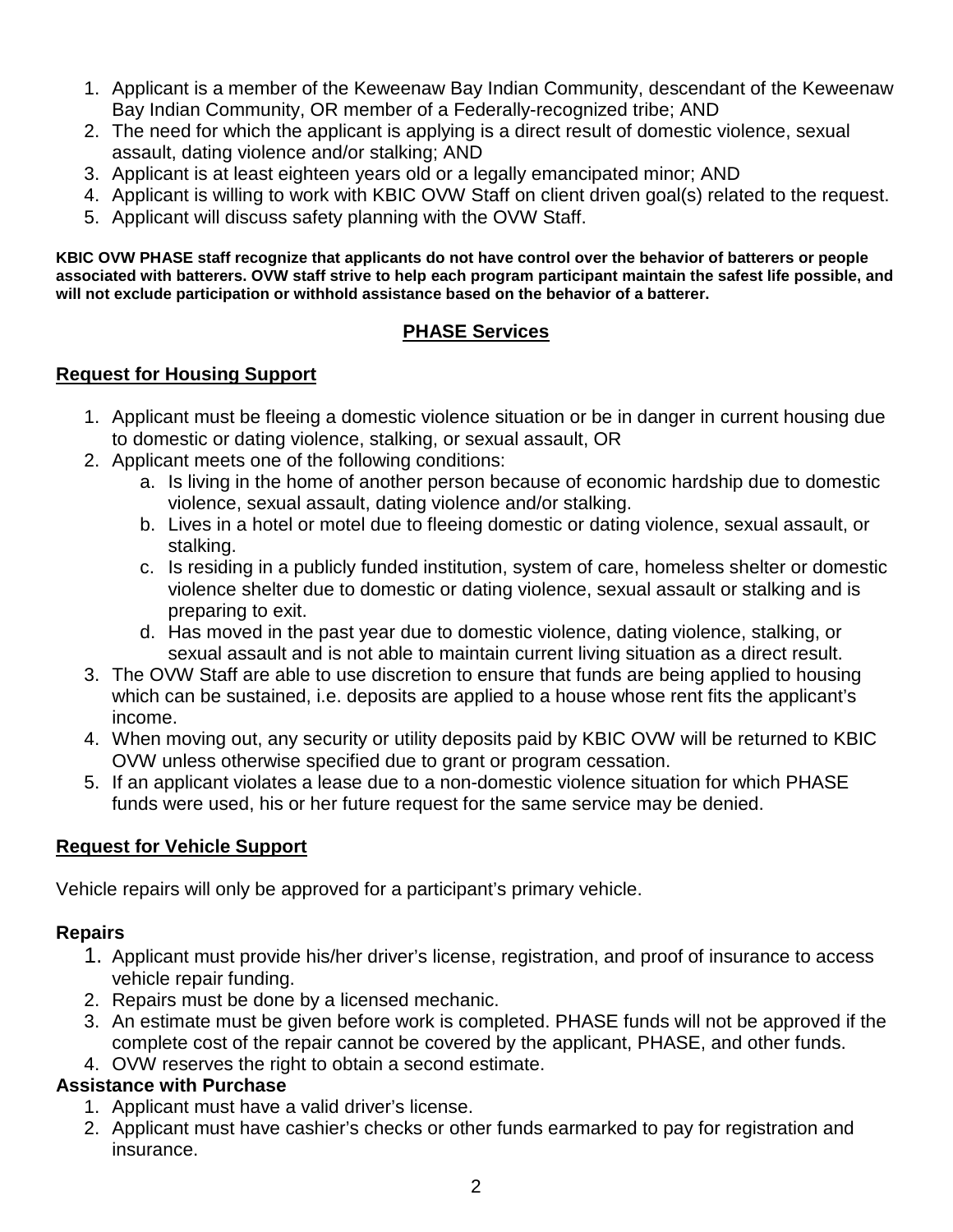- 3. Applicant must show he or she can sustain the cost of a new vehicle, including insurance.
- 4. Vehicle must be drivable. OVW reserves the right to deny payment for a vehicle that may not be immediately useable.
- 5. OVW reserves the right to have a mechanic assess the vehicle.

If an applicant sells, wrecks, or loses his or her right to a vehicle for which PHASE funds were used for purchase or repair, his or her request for the same service may be denied.

#### **Request for Other Services**

KBIC OVW will provide funds for the additional services listed below if the need for the service is directly due to domestic or dating violence, sexual assault, or stalking.

### **Safety Needs**

PHASE can support security measures for a household such as dead bolts, changing locks due to a perpetrator having keys, or providing an emergency cell phone for a survivor at imminent risk.

## **Identification**

PHASE can assist with the replacement of identification left behind when leaving a dangerous situation.

### **Food**

PHASE can provide food in emergent situations when an individual enters the Niimigimiwang Transition House. If an entering participant does not have an income or receive food stamps, he or she must apply for food stamps or secure a source to obtain food.

# **Funding Availability**

The Department of Justice Office for Victims of Crime is funding PHASE for fiscal years 2015 – 2017. (The fiscal year runs from October – September.) To ensure the PHASE program is available annually, the approximate PHASE allocation per year is listed below:

| $\mid$ FY 2015 (October 1, 2014 – September 30, 2015) | \$36,525 |
|-------------------------------------------------------|----------|
| FY 2016 (October 1, 2015 – September 30, 2016)        | \$36,525 |
| FY 2017 (October 1, 2016 – September 30, 2017)        | \$36,525 |

The approximate funding amounts for each service include:

| Housing security deposit                          | \$425 |
|---------------------------------------------------|-------|
| Housing required 1 <sup>st</sup> or last mo. rent | \$425 |
| Utility deposits                                  | \$325 |
| New Household Items (bedding, dishes)             | \$200 |
| Mattress, crib, other necessary furniture         | \$300 |
| Car repair or purchase assistance                 | \$500 |
| Security measures (locks, emergency phone)        | \$100 |
| Identification                                    | \$60  |
| Court/service fees for PPO/documents              | \$50  |
| Food (for Niimigimiwang Transition House)         | \$200 |
| Clothing/Personal Items (per person as needed)    | \$150 |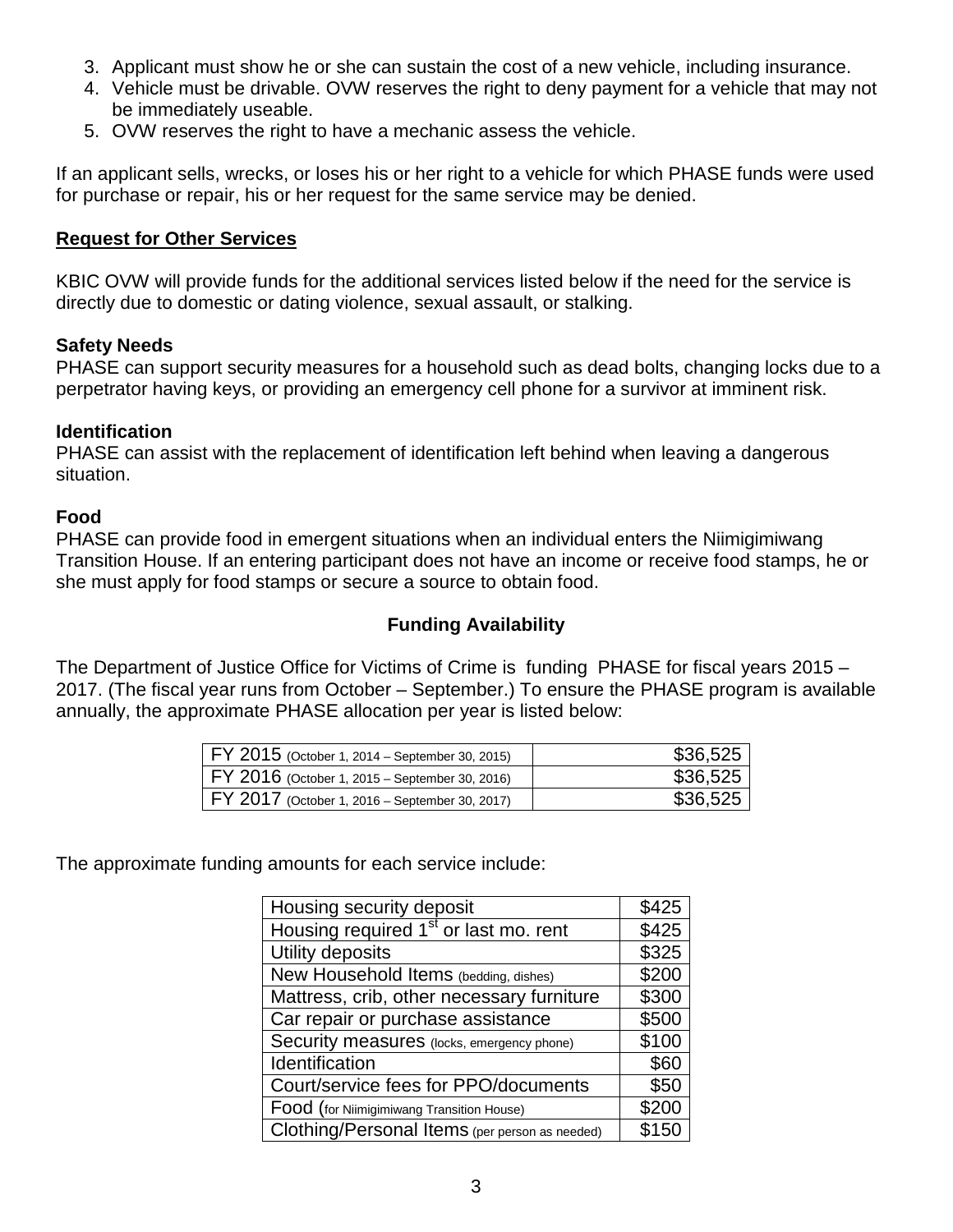Each applicant will have a unique situation and OVW will assist for the specific crisis issue that resulted from domestic or dating violence, sexual assault or stalking. OVW will not provide a "blanket approval" to an applicant for funding in all areas just because these areas can be funded. Funds are limited and will be applied only to crises that were a direct result of domestic or dating violence, sexual assault or stalking. The OVW may adjust the amounts within funded services based on each family's specific crisis situation,

# **Application Process**

- 1. Requests for PHASE can be made to any KBIC OVW Advocate or VOCA Worker. The Advocate can review a client's application for completion, advise whether or not any additional information is needed, and forward to the OVW Team Lead. Applications for PHASE can also be dropped off at or mailed to the Keweenaw Bay Indian Community Office of Violence against Women at 16429 Beartown Road, Baraga, MI. 49908.
- 2. Once the completed application is submitted it will be reviewed by the KBIC OVW Team Lead for approval (or a designee if the Team Lead is unavailable or applicant is related to the Team Lead). If any additional information is needed to make the determination of eligibility, the applicant will be contacted (in the manner designated by applicant on the application) to obtain this information.
- 3. Upon receipt of completed application, a decision will be made within 3 business days. OVW will contact the applicant in the manner designated by applicant on the application with the decision.
- 4. If applicant is eligible, an appointment will be set up with an OVW staff member to discuss the next steps in the process and set goals to meet the applicant's needs.
- 5. OVW PHASE staff reserve the right to adjust the amount of funding approved based on vendor costs.
- 6. OVW PHASE staff may coordinate funding with other programs as requested by the applicant.
- 7. Applicant can request a copy of his or her application with approval/denial.
- 8. Applicant has 10 business days to appeal a PHASE decision to the KBIC Women's Advisory Board.

Reasons for a PHASE application denial may include:

- Applicant is not a member of a federally recognized tribe or a descendant of Keweenaw Bay Indian Community.
- Requested service is not a direct result of domestic or dating violence, sexual assault or stalking.
- False information was given on the application or in the interview with OVW staff when assessing eligibility.
- Applicant is requesting a service for which he or she already received OVW PHASE funding.
- In the case of housing or vehicle request, there is evidence that the applicant will not be able to sustain the requested house or vehicle within his or her current budget.
- In the case of a vehicle request, applicant does not have the ability to legally drive and/or maintain the vehicle.

# Appeal Process

If a PHASE applicant believes he or she has been denied a PHASE service without good cause or based on erroneous information, the applicant may appeal the decision. Appeals will be heard by a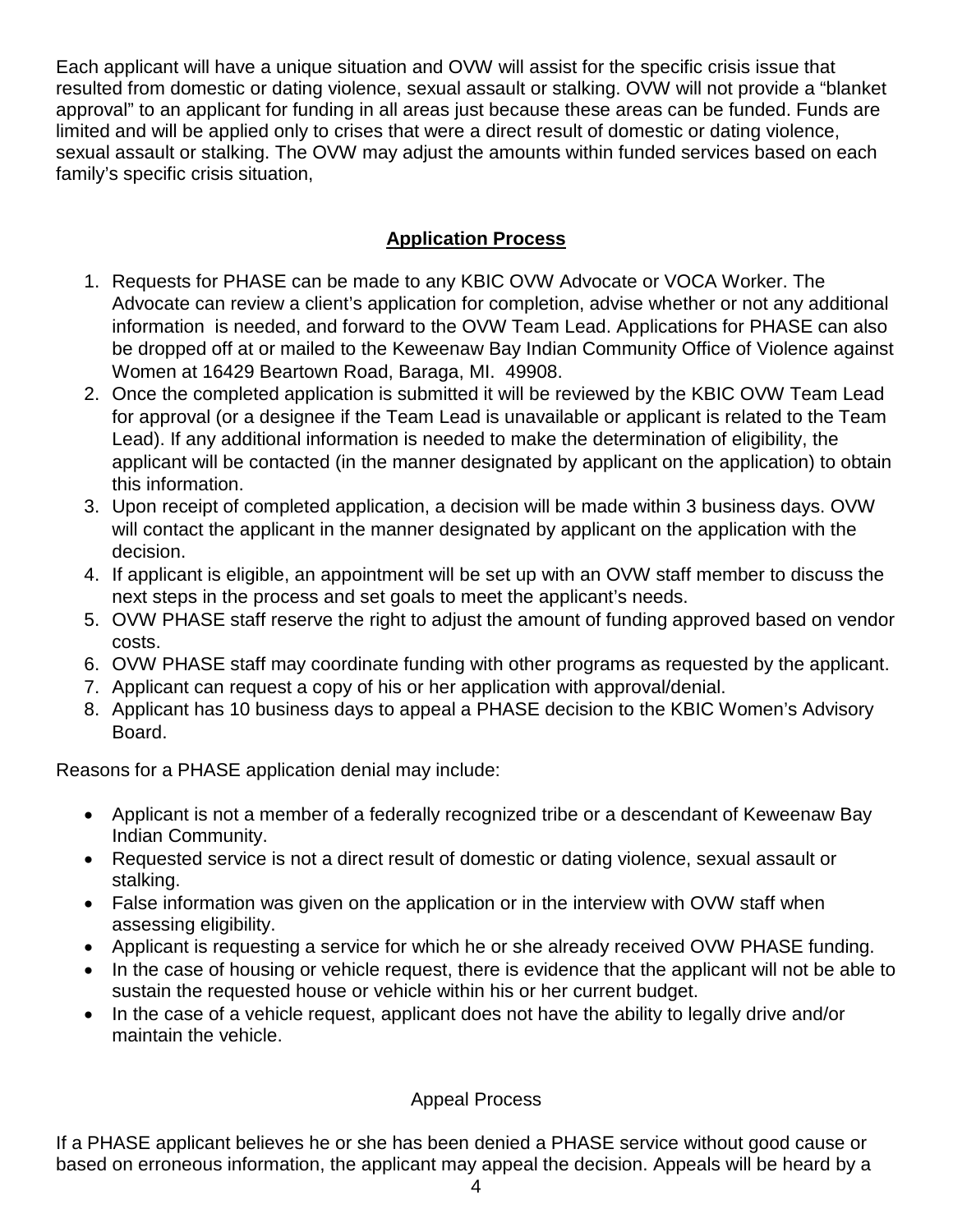minimum of three members of the KBIC Women's Advisory Board who are not related to the applicant and/or do not work within the OVW Programs & Services or VOCA. Members of the Women's Advisory Board are also bound by confidentiality and each member has signed the KBIC OVW Confidentiality form.

Participation in the OVW program is confidential, and a participant's information is not disclosed to the Women's Advisory Board without the participant's written consent. To proceed with an appeal to a PHASE denial, the applicant must sign a release of information to allow the OVW staff to address the appeal with the Women's Advisory Board.

Steps to the appeal process are presented as follows:

- 1. Applicant may file an appeal to a PHASE denial within 10 business days from receiving the denial.
- 2. The applicant can request the appeal form from any OVW staff member. The form will have an OVW Release of Information attached. This release will allow OVW administration to release the application to the Board and to discuss only the reasons for the denial of the PHASE application. Other issues or concerns that have arisen during any intervention that are not pertinent to the denial for PHASE services cannot be discussed. The applicant may sign and leave the release with the OVW upon receipt of the appeal form or return the release when returning the appeal form.
- 3. The applicant may turn in the appeal request to the OVW Team Lead or designee. The appeal can be hand delivered or mailed to: Keweenaw Bay Indian Community Office of Violence against Women, Team Lead or Designee, 16429 Beartown Rd., Baraga, MI. 49908. If the applicant did not turn in a release of information yet, he or she can return the Release of Information with the appeal form. Please note: If applicant does not fill out a Release of Information to allow OVW staff to address the appeal, the Advisory Board will be unable to proceed with the appeal.
- 4. The Team Lead or designee will schedule an appeal meeting within five days and will ensure all pertinent parties are available. The applicant may address the Women's Advisory Board in person at the appeal meeting.
- 5. The decision of the Women's Advisory Board is final.

# **Confidentiality**

All KBIC OVW Programs and Services are bound by confidentiality under the Violence Against Women Reauthorization Act (VAWA) of 2013. A participant's information can only be released in the following instances:

- The participant has signed a time-limited consent to disclose specified information to an identified source.
- The U.S. Department of Justice, as the program funder, has the right to audit the KBIC OVW Programs and Services. Non-identifying information for statistical program purposes is also required by the U.S. Department of Justice.
- Pursuant to a court order or statutory mandate but only after reasonable attempts to provide notice of the disclosure to the participant and taking steps to safeguard the privacy and personal safety of the individual(s) affected by the release.
- If the participant is a danger to self or others.

KBIC OVW cannot release any information about a program participant without consent, including the verification that a participant is utilizing an OVW program. By the nature of PHASE, participant information necessary to make a deposit or payment to a vendor will be disclosed. Participants must